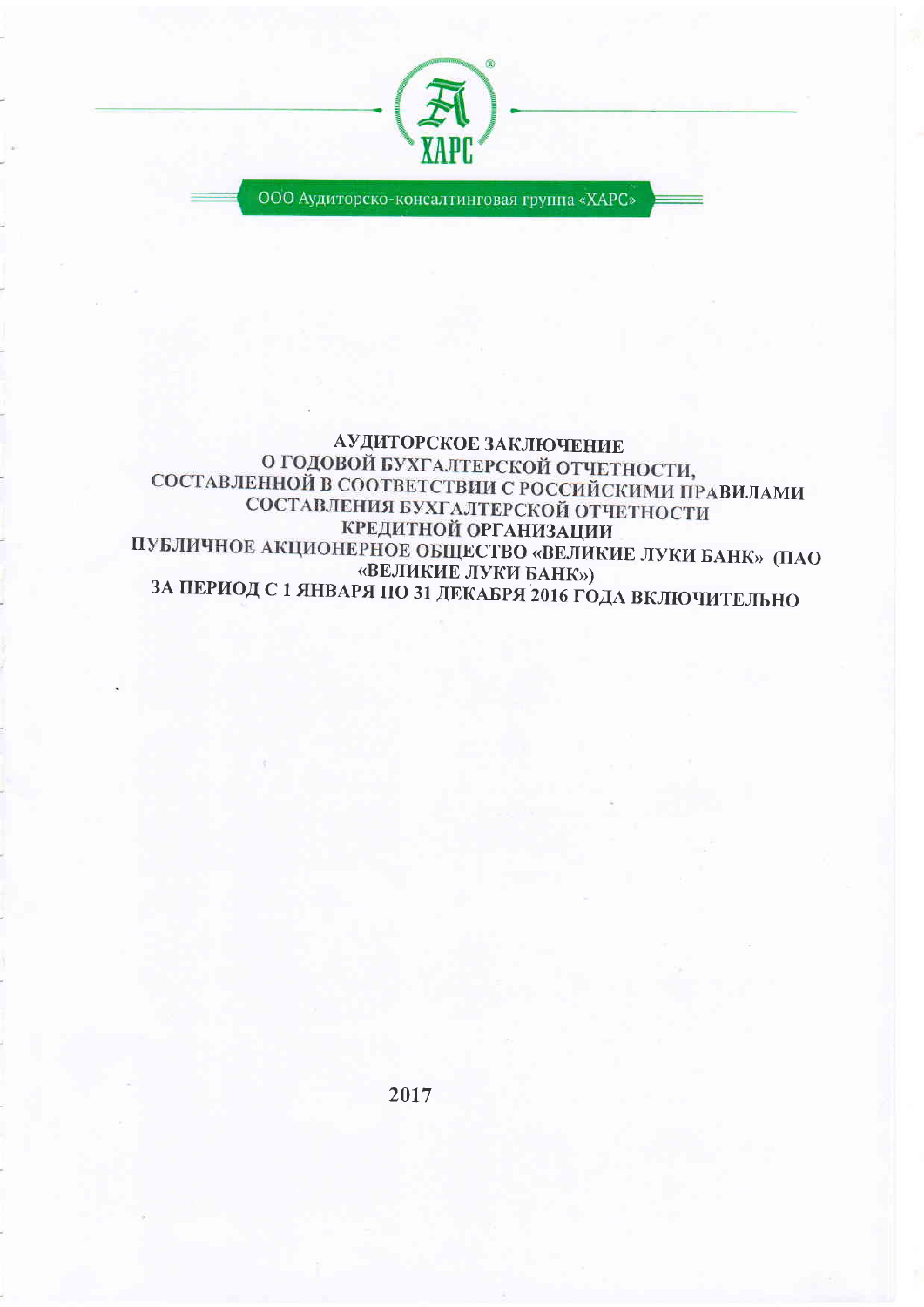Акционерам и Совету директоров кредитной организации Публичное акционерное общество «Великие Луки банк» (ПАО «Великие Луки банк»)

### Мнение

Мы провели аудит прилагаемой годовой бухгалтерской отчетности кредитной организации Публичное акционерное общество «Великие Луки банк» (сокращенное наименование – ПАО «Великие Луки банк») (ОГРН 1026000001774; 182110, Россия, Псковская область г. Великие Луки, ул. Комсомольская, дом 27а), состоящей из бухгалтерского баланса по состоянию на 01 января 2017 года, отчета о финансовых результатах за 2016 год, приложений к бухгалтерскому балансу и отчету о финансовых результатах, в том числе отчета об уровне достаточности капитала для покрытия рисков, величине резервов на возможные потери по ссудам и иным активам; сведений об обязательных нормативах, показателе финансового рычага и нормативе краткосрочной ликвидности; отчета о движении денежных средств по состоянию на 01 января 2017 года, пояснительной информации к бухгалтерскому балансу и отчету о финансовых результатах.

По нашему мнению, прилагаемая годовая бухгалтерская отчетность отражает достоверно во всех существенных отношениях финансовое положение кредитной организации Публичное акционерное общество «Великие Луки банк» (сокращенное наименование - ПАО «Великие Луки банк») по состоянию на 31 декабря 2016 года, финансовые результаты его деятельности и движение денежных средств за 2016 год в соответствии с правилами составления бухгалтерской отчетности, установленными в Российской Федерации.

#### Основание для выражения мнения

Мы провели аудит в соответствии с Международными стандартами аудита (МСА). Наша ответственность в соответствии с этими стандартами описана в разделе «Ответственность аудитора за аудит годовой бухгалтерской отчетности» настоящего заключения. Мы являемся независимыми по отношению к аудируемому лицу в соответствии с Правилами независимости аудиторов и аудиторских организаций и Кодексом профессиональной этики аудиторов, соответствующими Кодексу этики профессиональных бухгалтеров, разработанному Советом по международным стандартам этики для профессиональных бухгалтеров, и нами выполнены прочие иные обязанности в соответствии с этими требованиями профессиональной этики. Мы полагаем, что полученные нами аудиторские доказательства являются достаточными и надлежащими, чтобы служить основанием для выражения нашего мнения.

# Ответственность руководства и членов совета директоров аудируемого лица за годовую бухгалтерскую отчетность

Руководство несет ответственность за подготовку и достоверное представление указанной годовой бухгалтерской отчетности в соответствии с правилами составления бухгалтерской отчетности, установленными в Российской Федерации, и за систему внутреннего контроля, которую руководство считает необходимой для подготовки годовой бухгалтерской отчетности, не содержащей существенных искажений вследствие недобросовестных действий или ошибок.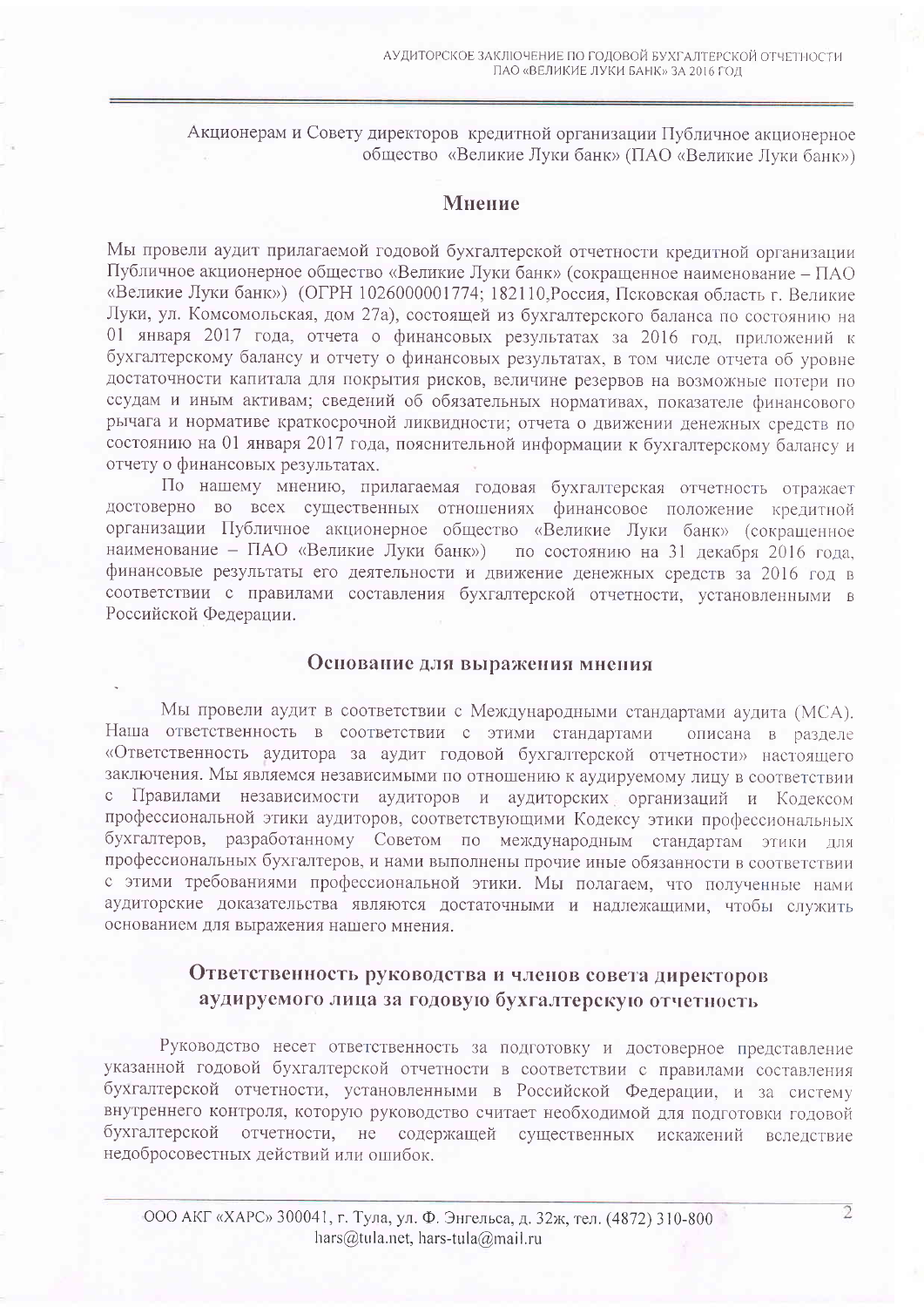При подготовке годовой бухгалтерской отчетности руководство несет ответственность за оценку способности аудируемого лица продолжать непрерывно свою деятельность, за раскрытие в соответствующих случаях сведений, относящихся к непрерывности деятельности, и за составление отчетности на основе допущения о непрерывности деятельности, за исключением случаев, когда руководство намеревается ликвидировать аудируемое лицо, прекратить его деятельность или когда у него отсутствует какая-либо иная реальная альтернатива, кроме ликвидации или прекращения деятельности.

Члены совета директоров несут ответственность за надзор за подготовкой годовой бухгалтерской отчетности аудируемого лица.

# Ответственность аудитора за аудит годовой бухгалтерской отчетности

Наша цель состоит в получении разумной уверенности в том, что годовая бухгалтерская отчетность He содержит существенных искажений вследствие недобросовестных действий или ошибок, и в составлении аудиторского заключения. содержащего наше мнение. Разумная уверенность представляет собой высокую степень уверенности, но не является гарантией того, что аудит, проведенный в соответствии с МСА, всегда выявляет существенные искажения при их наличии. Искажения могут быть результатом недобросовестных действий или ошибок и считаются существенными, если можно обоснованно предположить, что в отдельности или в совокупности они могут повлиять на экономические решения пользователей, принимаемые на основе этой годовой бухгалтерской отчетности.

В рамках аудита, проводимого в соответствии с МСА, мы применяем профессиональное суждение и сохраняем профессиональный скептицизм на протяжении всего аудита. Кроме того, мы:

а) выявляем и оцениваем риски существенного искажения годовой бухгалтерской отчетности вследствие недобросовестных действий или ошибок; разрабатываем и проводим аудиторские процедуры в ответ на эти риски; получаем аудиторские доказательства, являющиеся достаточными и надлежащими, чтобы служить основанием для выражения нашего мнения. Риск необнаружения существенного искажения  $B$ результате недобросовестных действий выше, чем риск необнаружения существенного искажения в результате ошибки, так как недобросовестные действия могут включать сговор, подлог, умышленный пропуск, искаженное представление информации или действия в обход системы внутреннего контроля:

б) получаем понимание системы внутреннего контроля, имеющей значение для аудита, с целью разработки аудиторских процедур, соответствующих обстоятельствам, но не с целью выражения мнения об эффективности системы внутреннего контроля аудируемого лина:

в) оцениваем надлежащий характер применяемой учетной политики, обоснованность бухгалтерских оценок и соответствующего раскрытия информации, подготовленного руководством аудируемого лица:

г) делаем вывод о правомерности применения руководством аудируемого лица допущения о непрерывности деятельности, а на основании полученных аудиторских доказательств - вывод о том, имеется ли существенная неопределенность в связи с событиями или условиями, в результате которых могут возникнуть значительные сомнения в способности аудируемого лица продолжать непрерывно свою деятельность. Если мы приходим к выводу о наличии существенной неопределенности, мы должны привлечь